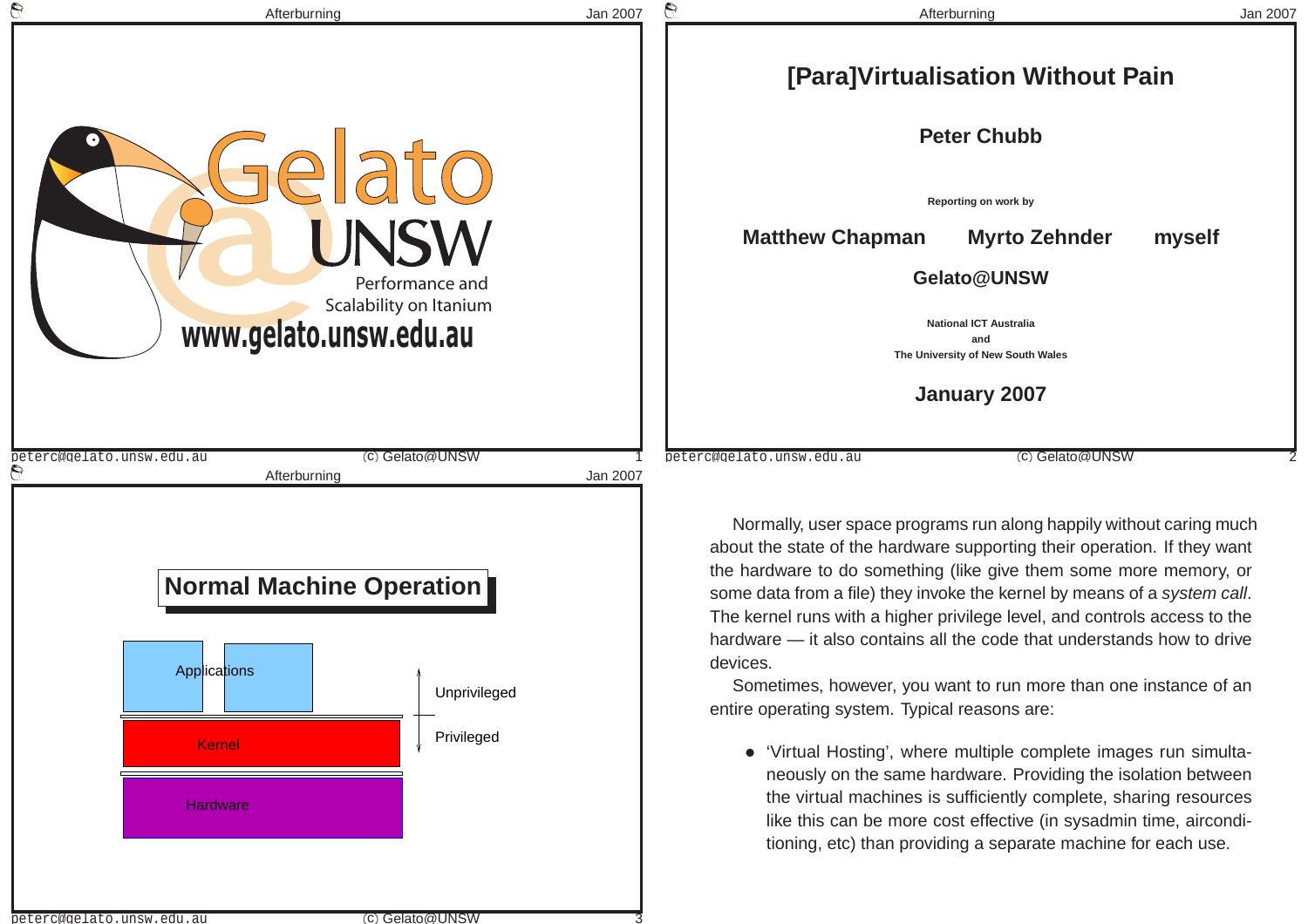- For security. For example on an embedded system such as <sup>a</sup> mobile phone, one might wish to run the code that controls the radio transmitter (and is highly regulated by government) in <sup>a</sup>completely isolated virtual machine.
- For experimentation/development of new kernel features it's easier to do this when not on the bare metal (reboot, for exampleis a *lot* faster when the BIOS doesn't have to check everything under the sun).
- To allow more predictable real time performance (e.g., the ADEOSapproach)
- etc., etc.

One approach used is to deprivilege the operating system kernel. Then when the kernel tries to do something special (like talk to thehardware), its attempt is trapped into a *Virtual Machine Monitor* (VMM), s*upervisor* or *Hypervisor*. The VMM pretends to be a machine that looks more-or-less like the real one, while controlling page table, direct device and privileged system control register accesses.

A bit of terminology: the operating system running on the virtual machine is often termed a *guest*; the VMM is sometimes termed a *host*.

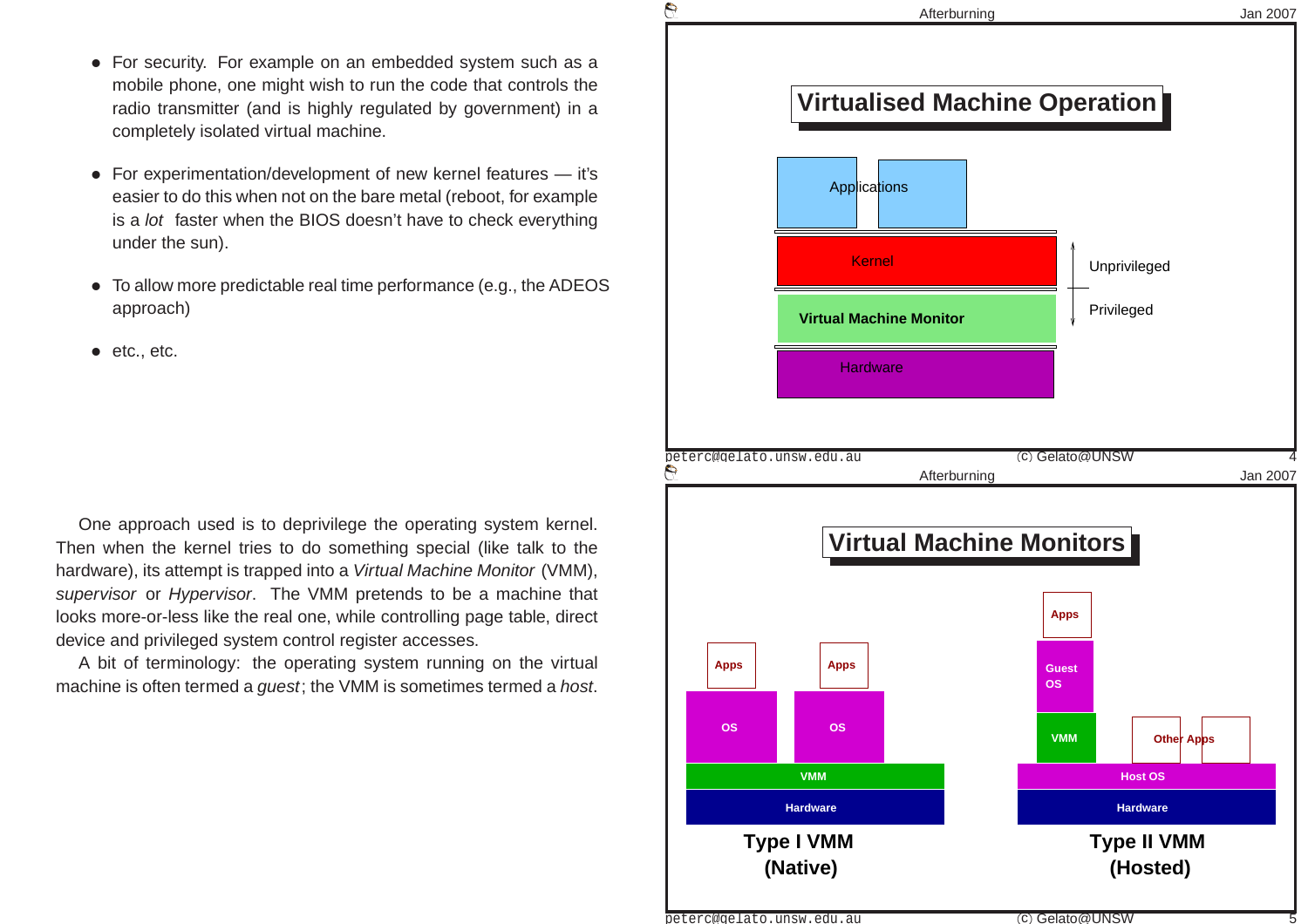There are two kinds of virtual machine monitors (VMM). A Type I VMM controls the hardware directly (The nomenclature was originally introduced by [\[Goldberg,](#page-15-0) 1973]). Guest operating systems seea virtualised version of the hardware. Xen [[Barham](#page-15-1) et al., 2003] and vNUMA [\[Chapman](#page-15-0) and Heiser, 2005] are examples of Type I VMMs.

A Type II, or hosted VMM runs as an application on <sup>a</sup> normal operating system. Examples are UML [Dike, [2000](#page-15-2)], VMware Worksta-tion [\[Sugerman](#page-16-0) et al., 2001] and Gelato@UNSW's own LinuxOnLinux [[Chubb,](#page-15-3) 2005]

Both <sup>a</sup> type I and <sup>a</sup> type II VMM have to virtualise not only the processor(s), but also some kind of I/O system. Most commonly, devices are emulated at 'standard' I/O addresses — for example, the free VMware workstation emulates <sup>a</sup> standard IDE controller based on the Intel PIIX4 chipset, <sup>a</sup> VGA controller, and <sup>a</sup> LANCE ethernet. The alternative is toparavirtualise disk and console acess, as vNUMA does using the SKI

simulator Supervisor System Calls to emulate <sup>a</sup> SCSI disk and ethernet controller.

| Afterburning                           | Jan 2007                                                                                                                                                                                          |
|----------------------------------------|---------------------------------------------------------------------------------------------------------------------------------------------------------------------------------------------------|
|                                        |                                                                                                                                                                                                   |
|                                        |                                                                                                                                                                                                   |
|                                        |                                                                                                                                                                                                   |
| <b>The Core Virtualisation Problem</b> |                                                                                                                                                                                                   |
|                                        |                                                                                                                                                                                                   |
|                                        |                                                                                                                                                                                                   |
|                                        |                                                                                                                                                                                                   |
|                                        |                                                                                                                                                                                                   |
|                                        |                                                                                                                                                                                                   |
|                                        |                                                                                                                                                                                                   |
|                                        |                                                                                                                                                                                                   |
|                                        | $\blacktriangleright$ Performing a privileged operation traps<br><b>X</b> Reading system state doesn't always trap<br>X System and User state not cleanly separated<br><b>X</b> Trapping is slow. |

c Gelato@UNSW 6

If one runs an operating system kernel (e.g., Linux) in deprivileged mode, then attempts to access device registers, or to change interrupt collection state, etc., (all privileged operations) will trap to the VMM.

The VMM then emulates the operation in the virtual processor, andresumes the kernel.

Unfortunately, not all operations that one would like to trap do so; and some instructions don't trap, but behave differently in different privilegelevels.

Moreover, trapping to the VMM can be very expensive — certainly much more expensive than the operation performed. In <sup>a</sup> type-II VMM, trapping usually involves <sup>a</sup> signal and <sup>a</sup> context switch; with Linux as host, which does not (yet) have the ability to perform <sup>a</sup> directed context switch, if the machine is at all busy context switches can add extra latency (a trap merely makes the VMM runnable, which puts it onto the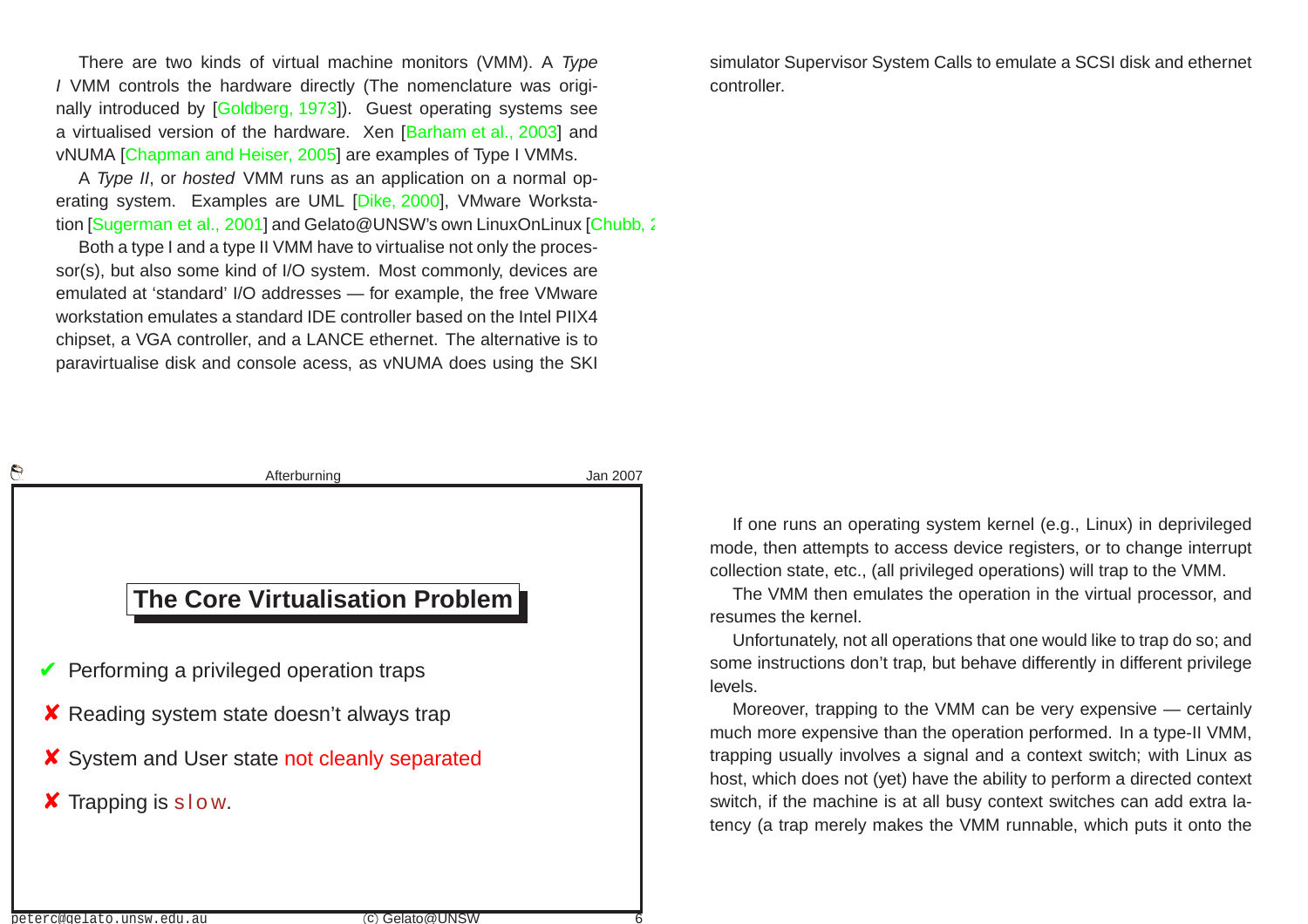**© Cyrille CARRY**

Intel in recent processors introduced specific support for virtualisation, called variously the s*ilvervale* or *vanderpool* extensions. These extensions add an additional privilege level; if the extension is enabled, operations that need to trap for effective virtualisation *do* trap — to code running at the most privileged level.

This solves the system state mixed with non-system state problem, at least for type-I hypervisors (and with some kernel support, for type-II VMMs as well; this support has very recently come into Linux with theCONFIG\_KVM <mark>option.)</mark>

|                                     | <b>Architecture Extensions for Virtualisation</b>       |          |
|-------------------------------------|---------------------------------------------------------|----------|
| Vanderpool extensions:              |                                                         |          |
| - add extra privilege level         |                                                         |          |
|                                     | - All changes to privileged state trap                  |          |
|                                     |                                                         |          |
|                                     |                                                         |          |
| peterc@gelato.unsw.edu.au           | (c) Gelato@UNSW<br>Afterburning                         | Jan 2007 |
|                                     |                                                         |          |
|                                     |                                                         |          |
|                                     |                                                         |          |
|                                     | <b>Virtualising Itanium</b>                             |          |
|                                     |                                                         |          |
| Easier than IA32                    |                                                         |          |
| but non-trivial                     |                                                         |          |
| Non-virtualisable elements include: |                                                         |          |
|                                     | cover modifies IFS register when IC off.                |          |
| details                             | - thash and ttag reveal real, not virtualised pagetable |          |

Afterburning

Jan <sup>2007</sup>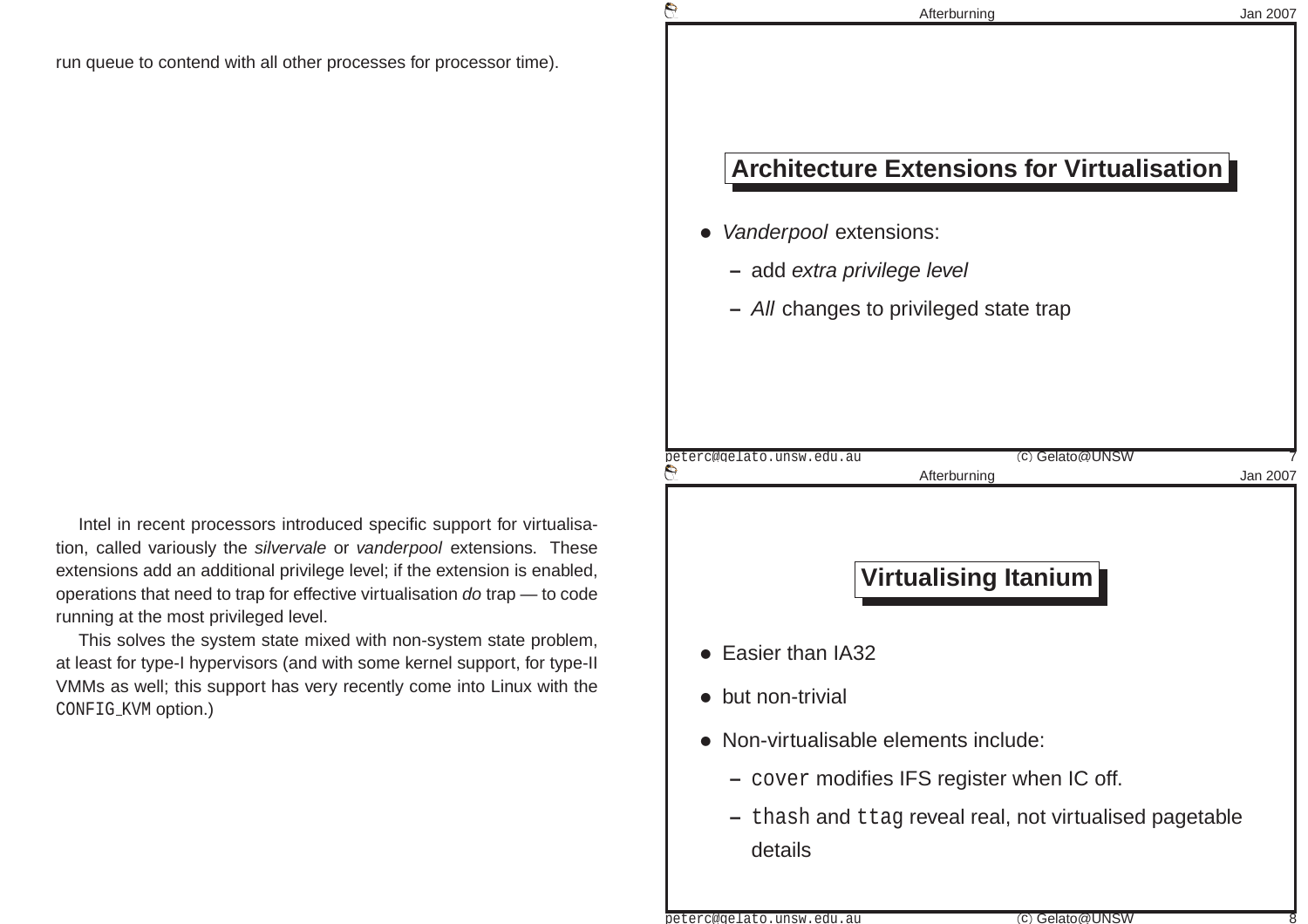To virtualise an architecture requires

- 1. Clean separation between user and system state
- 2. All instructions that modify system state need to be privileged
- 3. All system state has to be visible

Itanium is not fully virtualisable, although maybe the Silvervale extensions available in Montecito will fix this.

At present, the cover instruction (which creates <sup>a</sup> new empty stack frame) is not privileged; nor does it need to be. However, if it is executed with interrupt collection off, it as <sup>a</sup> side effect saves information intothe *interruption function state* (IFS) register. The side effect has to be

emulated by the virtual machine, but as the instruction does not trap the VMM doesn't know it needs to.

Likewise, the instructions for calculating the hash and tag of <sup>a</sup> vir tual address in the VHPT are not privileged. But they return not thevirtualised address and tag, but the one of the underlying real machine.

| $\Theta$                  | Afterburning                     | Jan 2007      |
|---------------------------|----------------------------------|---------------|
|                           |                                  |               |
|                           |                                  |               |
|                           |                                  |               |
|                           | <b>Virtualisation Techniques</b> |               |
|                           |                                  |               |
| • Full virtualisation     |                                  |               |
| • Paravirtualisation      |                                  |               |
| • hybrid techniques       |                                  |               |
|                           |                                  |               |
|                           |                                  |               |
|                           |                                  |               |
| peterc@gelato.unsw.edu.au |                                  | C Gelato@UNSW |

Because of the problem of non-trapping instructions, almost every VMM modifies its guest, replacing sensitive non-trapping instructionswith sequences that trap.

One easy technique is to replace all non-trapping instructions with trapping instructions, often illegal operations. This solves the non-cleanseparation problem, but not the performance.

Another technique is to replace all privileged operations in the guest operating system with instructions that alter the state in <sup>a</sup> memory region shared between VMM and guest — the virtual CPU state. Privileged operations and attempts to access non-accesible memory still trap, but simple operations (like changing an interrupt mask) are almost free.

In addition, such a *paravirtualised* operating system can have special VMM system calls added to it, to allow the hypervisor to perform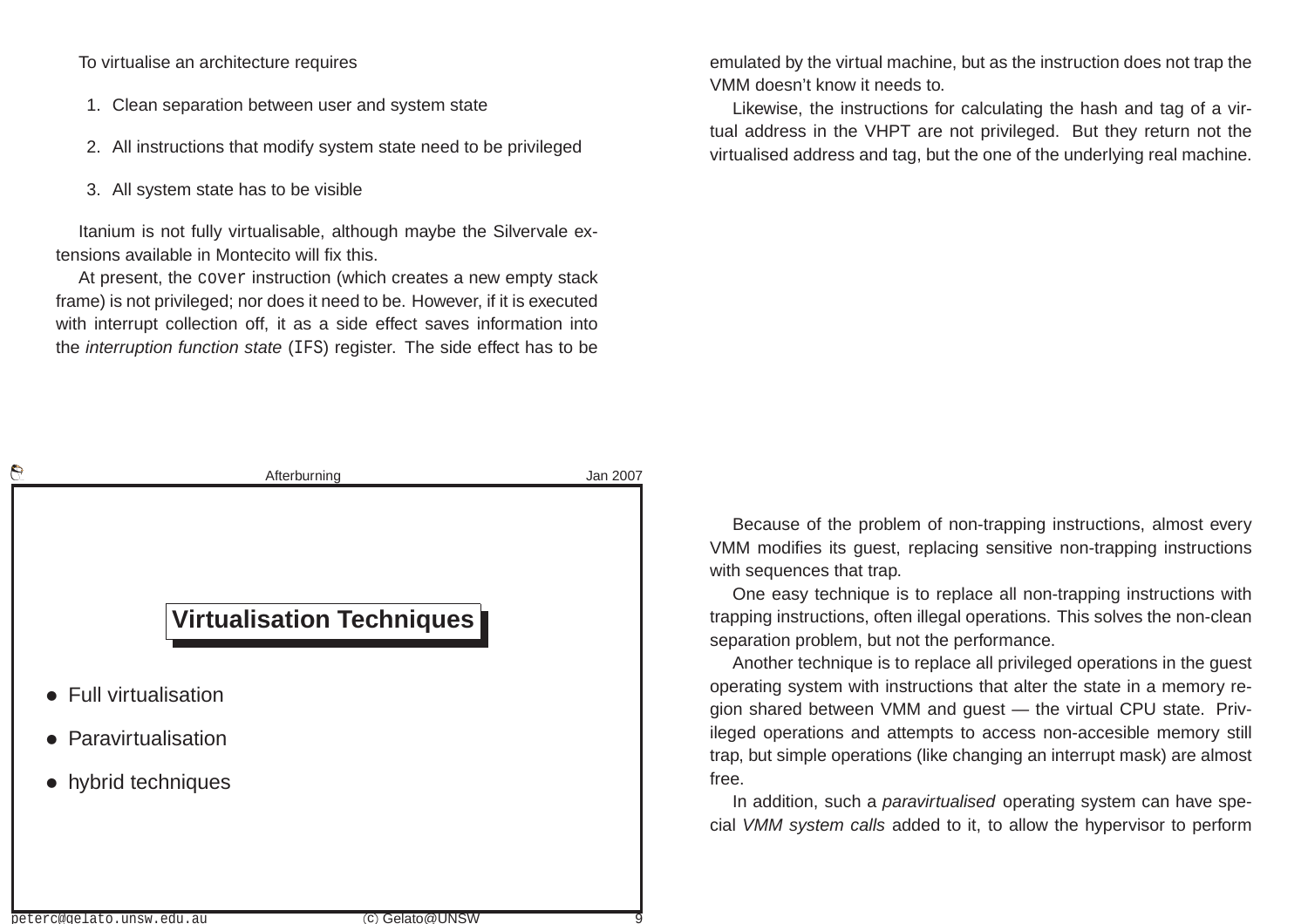complex actions in one chunk rather than having to infer <sup>a</sup> complex action from the sequence of privileged operations performed. For example, context switching in the guest operating system on Itanium sets four region registers (RRs), each of which could cause <sup>a</sup> trap and return; it'd be much simpler to tell the VMM that the context is about tochange and to provide all the RRs at once.

Xen on Itanium currently uses <sup>a</sup> technique called optimised paravirtualisation. Most of the kernel is unchanged, except for the bits necessary for correctness. In addition, after profiling and performance measurement, other code paths are paravirtualised to remove bottlenecks.

### **Hybrid Virtualisation Techniques**

• optimised paravirtualisation

**© Cyrille CARRY**

- **–** Fully virtualise but...
- **–** paravirtualise non-trapping instructions
- **–** then paravirtualise performance hotspots
- Binary rewriting e.g., VMware
	- **–** replace non-trapping instructions with trapping ones
	- **–** Maybe paravirtualise for performance as well
- Our approach ...

| peterc@gelato.unsw.edu.au | C)           | Gelato@UNSW |  |
|---------------------------|--------------|-------------|--|
| $\blacktriangle$          | Afterburnina |             |  |

#### **Paravirtualising Itanium**

- Provide (overridable) access functions for privileged operations.
	- $\blacktriangleright$  (already done to support *icc*)
	- ✘ Assembly language files not done
- Replace key routines (e.g., to set up page tables) with calls to hypervisor.

peterc@gelato.unsw.edu.au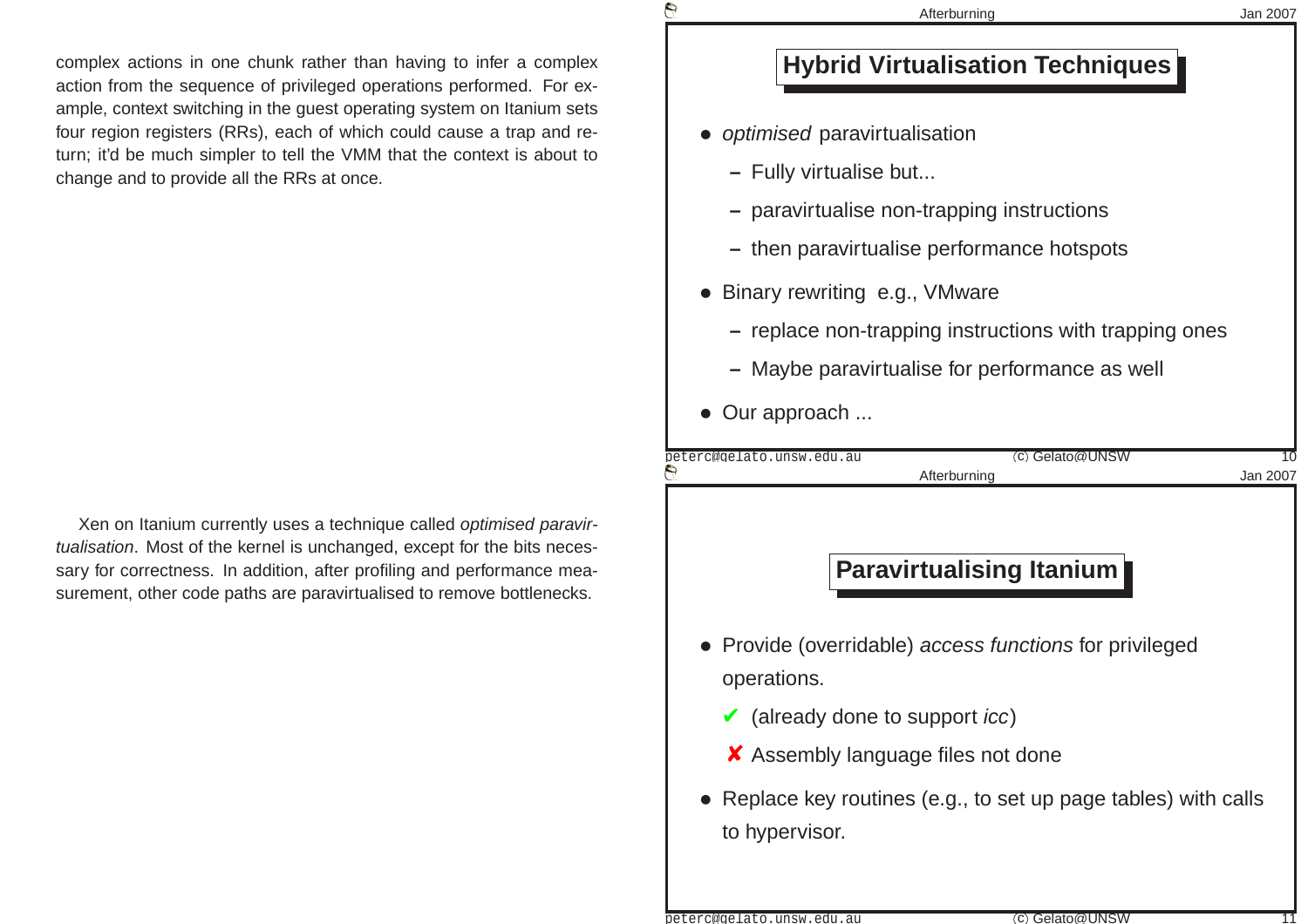To paravirtualise the system, one starts by finding all the privileged and should-be-privileged instructions, and replacing them with calls to the hypervisor. IA64 Linux already wraps these instructions in macros so that they can be used from C code. Finding all the instances in the assembly level code is more interesting. This all starts to feel like <sup>a</sup> lot of work, especially if the changes have to be pushed upstream to <sup>a</sup> community that, until recently, didn't much care about virtualisation.

For full paravirtualisation, one would make more extensive changes — adding what are essentially hypervisor calls to tell the VMM about state changes that it is (or ought to be) interested in — for example, changing PTEs.

The assembler already has to be able to find all the instructions we're interested in. Why not just it to find and fix the instructions? And then add performance optimisations later. This idea came from the University of Karlsruhe, see [\[LeVasseur](#page-15-4) et al., 2005], who did the work for IA-32; we at UNSW worked on IA-64 with slightly different focus.

|          | Afterburning                                                                                    | Jan 2007 |
|----------|-------------------------------------------------------------------------------------------------|----------|
|          | Why paravirtualise by hand?                                                                     |          |
| $\Theta$ | (c) Gelato@UNSW<br>peterc@gelato.unsw.edu.au<br>Afterburning                                    | Jan 2007 |
|          | <b>Previrtualisation</b>                                                                        |          |
|          |                                                                                                 |          |
|          | • Replace as wth a perl script<br>• Script rewrites instructions, then invokes real /usr/bin/as |          |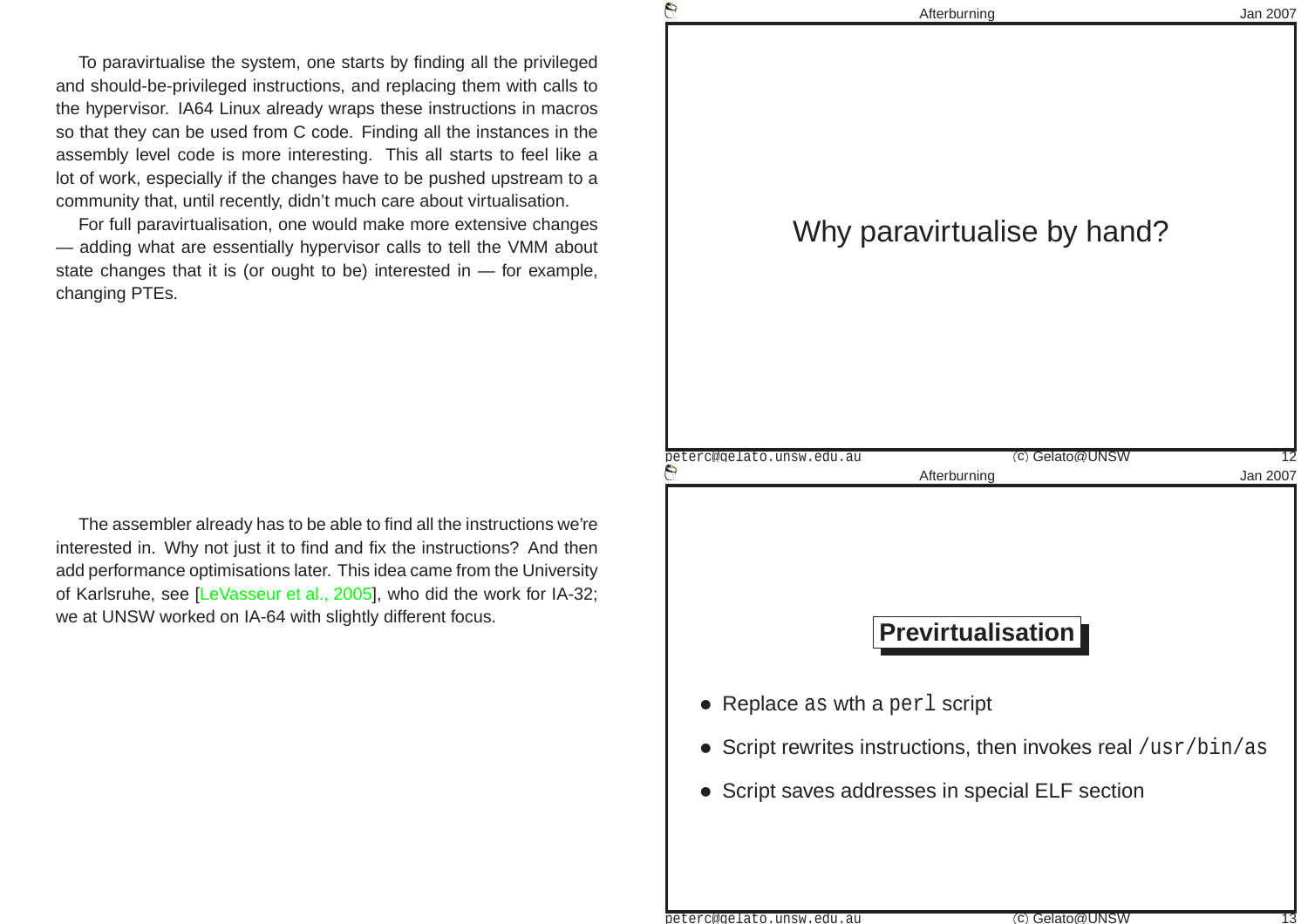Rather than changing the assembler itself (and thus having to track binutils development) we chose to write <sup>a</sup> little perl script that runs instead of the assembler, and then invokes the assembler on <sup>a</sup> modifiedversion of the input file.

The modifications include rewriting instructions, and creating <sup>a</sup> special ELF notes section containing <sup>a</sup> table of addresses of rewritten instructions.

The three columns in the slide show the original, the version as rewritten by the assembler, and the version as rewritten by the loader. More complex instructions require more work,of course, and may beimplemented by <sup>a</sup> hypervisor system call.

The nice thing is that the rewritten code will still run on the barehardware.

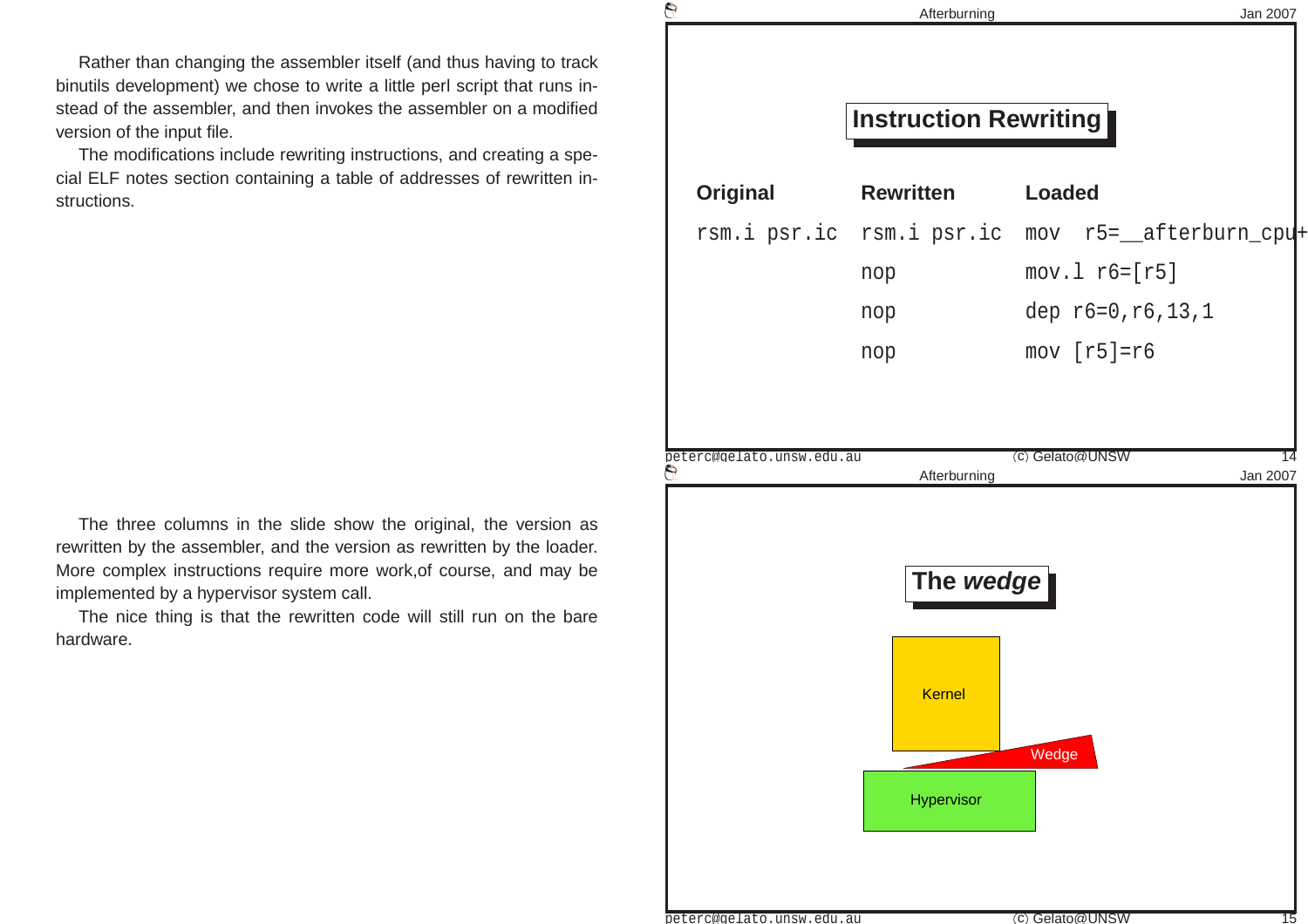Having rewritten the code, there's still need to interface with <sup>a</sup> varietyof hypervisors. This is done by means of a *wedge*, a piece of code that can be called by the rewritten code to interface into the hypervisor.

A different wedge is needed for each combination of operating system and hypervisor. Wedges are not particularly large — the x86 XENwedge is around 5000 LOC (including comments and whitespace).

In addition, it's possible to increase performance by hooking particular operations, in <sup>a</sup> way similar to manual paravirtualisation. For example, telling the hypervisor about pte changes directly, instead of allowingit to infer them.

The result is pretty good.

Using the XEN hypervisor on Linux IA64, the automatically paravir tualised code is very close to the manually paravirtualised code, with <sup>a</sup>fraction of the engineering effort, and almost no changes to the source

| G |                                            | Afterburning |        |             |            | Jan 2007 |        |    |
|---|--------------------------------------------|--------------|--------|-------------|------------|----------|--------|----|
|   |                                            |              |        |             |            |          |        |    |
|   |                                            | 2p/0k        | Pipe   | AF          | <b>TCP</b> | File     | Mmap   |    |
|   |                                            | ctxsw        |        | <b>UNIX</b> |            | reread   | reread |    |
|   |                                            | (usec)       | (usec) | (usec)      | (usec)     | (MB/s)   | (MB/s) |    |
|   | <b>Native</b>                              | 1.270        | 4.197  | 7.89        | 13.7       | 2273.5   | 889.1  |    |
|   | Manual                                     | 2.720        | 6.68   | 11.6        | 18.8       | 2200     | 879    |    |
|   | Auto                                       | 2.530        | 6.84   | 11.9        | 17.3       | 2200     | 879    |    |
|   |                                            |              |        |             |            |          |        |    |
|   |                                            |              |        |             |            |          |        |    |
|   | C Gelato@UNSW<br>peterc@gelato.unsw.edu.au |              |        |             |            |          |        | 16 |

tree. This work was carried out by Matthew Chapman.

In this slide, 'Native' is the standard Linux kernel; 'Manual' is the manually optimally-paravirtualised Xen guest, and Auto is the guest paravirtualised by afterburning.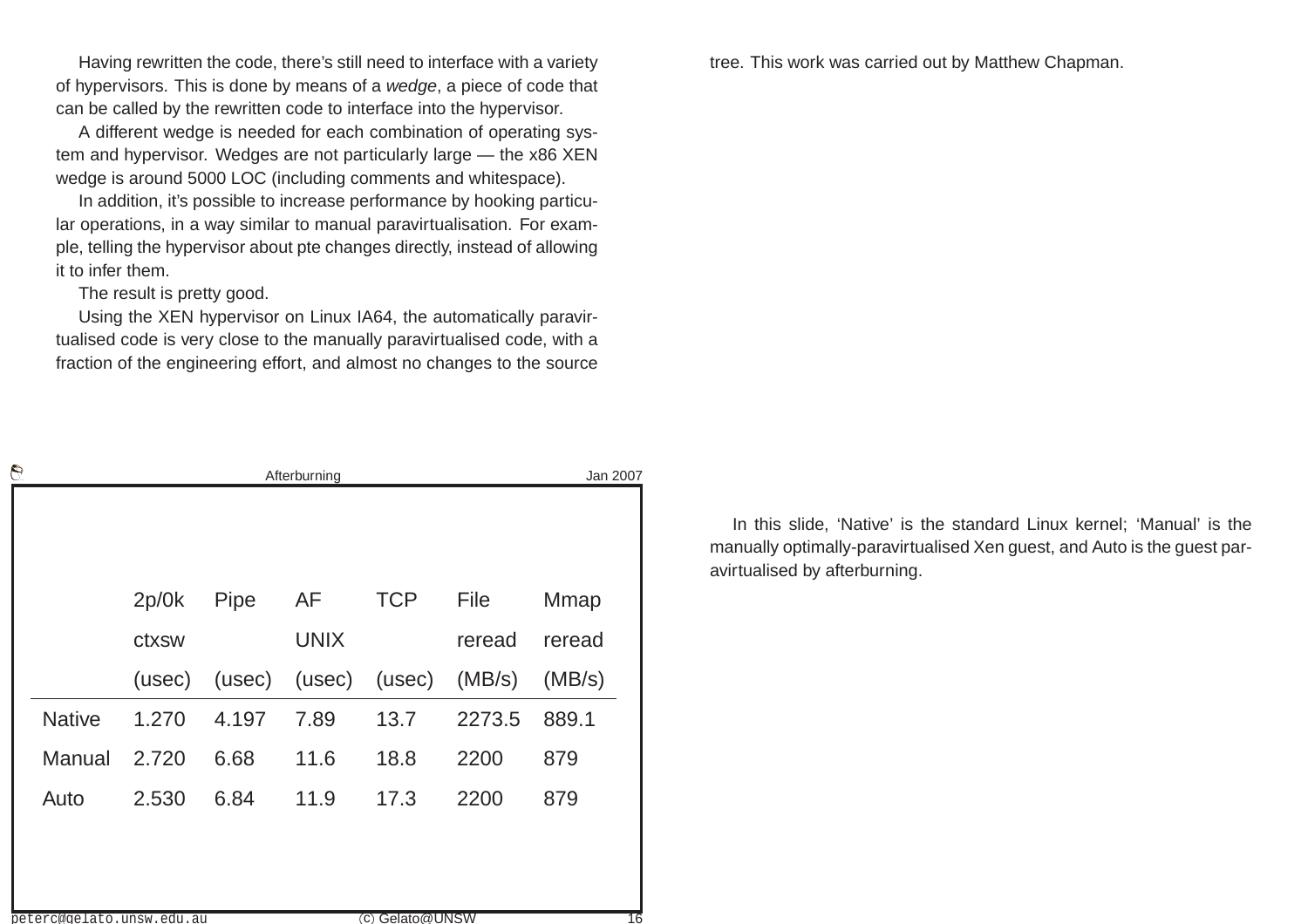

**Afterburning** 

Jan <sup>2007</sup>

## **Type II VMMs on Linux**

- UML on IA32 Heavily paravirtualised
- On Itanium:
	- **–** Rearrange memory map to avoid host
	- **–** per-CPU data area moves to region <sup>0</sup>
	- **–** Reuse device etc., infrastructure for SKI Simulator
- System calls via break <sup>a</sup> problem



You can use Linux itself, together with <sup>a</sup> bit of extra software, as <sup>a</sup> virtual machine monitor. On Itanium, this requires significant changes to the base kernel, as the host kernel steals regions 5, 6 or 7, making them unavailable to any guests. In addition, hugeTLBFS cannot be configured in either host or guest, as that takes away region 4, and Linux needs at least two regions for the OS and the hypervisor, leavingonly two for the guest's user-level programs.

In the guest, the per-cpu region, the kernel's identity-mapped region, the VMM text and data, and <sup>a</sup> file representing 'physical' memory are all mapped into region zero. The kernel's virtual addresses are in region four, because there are several places in Linux where it is assumed that all kernel addresses are above all user-space addresses. While this reduces the space available for user processes, most processes (otherthan those running in IA-32 emulation mode or that use hugeTLBfs)only use regions one through three anyway.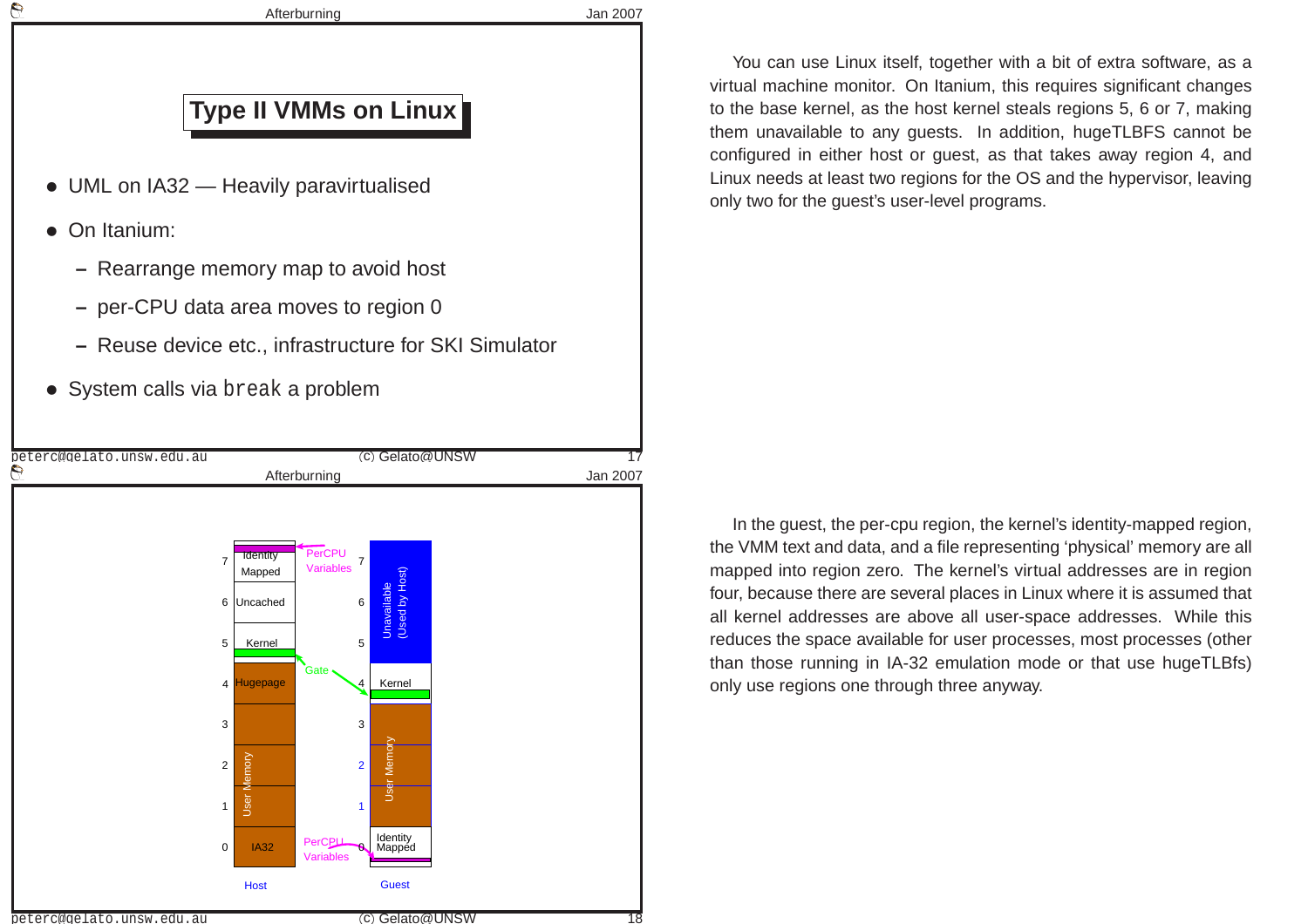

The main performance issue with using Linux as the VMM involves system calls. In Itanium Linux, there are two ways to invoke <sup>a</sup> system call. The old way is to use <sup>a</sup> break instruction, which traps to the kernel; the new way is to branch to an entry point in <sup>a</sup> shared gate page.

If <sup>a</sup> program running under <sup>a</sup> guest operating system does <sup>a</sup> system call via break, then the host kernel intercepts it and tries to implement it as <sup>a</sup> system call. But what we want is for the guest OS to run it.

The current solution is for the VMM to set up <sup>a</sup> separate process, that uses *ptrace* on the VMM plus guest OS process, and intercepts all system calls, redirecting them to the guest OS if and only if they were not executed from the VMM itself. This leads to <sup>a</sup> major performance loss, as every address space switch causes many VMM system calls, and every signal delivery not only stops the machine and transfers control to the ptracer, but causes two more stops in  $\texttt{sys\_rt\_signeturn}()$  .

To avoid these superfluous context switches, I added <sup>a</sup> heap of hacks to the host operating system. The first one I tried was to restrict ptrace's stops to only the addresses we're interested in. Unfortunately when <sup>a</sup> process returns from <sup>a</sup> signal handler it does so via <sup>a</sup> system call, **sys sig rt return()** which essentially does <sup>a</sup> **setcontext()** — and ptrace will stop the traced process for each signal return. So I added **PT ONESHOT**, which disables <sup>a</sup> single ptrace, and arranged for it to be set in the **sys rt sigreturn** path. The large number of signals was still slowing things down, so the next step was to turn off ptrace stopping with signals.

The remaining hack was to allow the virtual machine monitor to turn of the DFH bit in the PSR if it was the current owner of the FPU, so that the floating point state could be saved/restored appropriately.

The hacks reduce the overhead in the trace thread from around 50%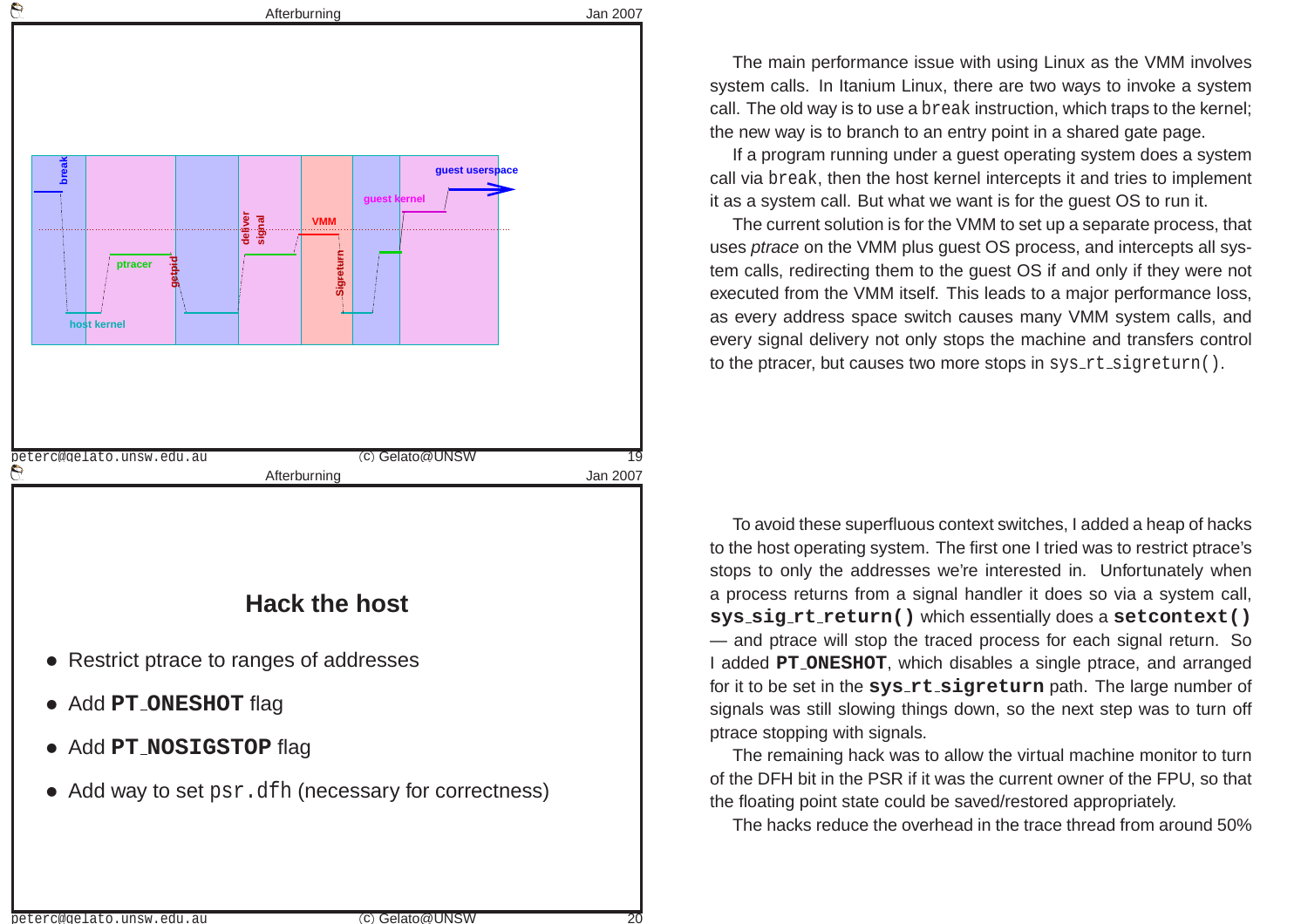to around 5%. But the resulting virtual machine still feels slow andsluggish.

To deliver <sup>a</sup> **SIGILL** still takes three context switches. And there are <sup>a</sup> lot of them. Paravirtualisation by afterburning seems the ideal solution to remove the extra context switch overhead. And maybe we can remove some other overheads at the same time, by inlining commonoperations.

| ▽                                  |        | Afterburning |             |               |        | Jan 2007 |
|------------------------------------|--------|--------------|-------------|---------------|--------|----------|
| <b>Some Linux-on-Linux results</b> |        |              |             |               |        |          |
|                                    | 2p/0k  | Pipe         | AF          | <b>TCP</b>    | File   | Mmad     |
|                                    | ctxsw  |              | <b>UNIX</b> |               | reread | reread   |
|                                    | (usec) | (usec)       | (usec)      | (usec)        | (MB/s) | (MB/s)   |
| $L$ -o- $L$                        | 252    | 490          | 859         | 540           | 1684   | 886      |
| virt                               | 1550   | 3071         | 5100        | 4060          | 185    | 887      |
| <b>Native</b>                      | 1.270  | 4.197        | 7.89        | 13.7          | 2273.5 | 889.1    |
| Manual/Xen                         | 2.720  | 6.68         | 11.6        | 18.8          | 2200   | 879      |
| Auto/Xen                           | 2.530  | 6.84         | 11.9        | 17.3          | 2200   | 879      |
| peterc@gelato.unsw.edu.au          |        |              |             | C Gelato@UNSW |        | 22       |

# **© Cyrille CARRY** Afterburning Jan <sup>2007</sup> **Afterburning**• For now, link wedge with OS• Hacks to guest prevent use on bare metal or simulator • Development harder than it might be **–** At least until the Afterburner and Wedge are bug-free • <sup>5</sup> days part time (4 h/day) work!!!!

As can be seen, changing to afterburning cuts costs dramatically compared with full virtualisation; but <sup>a</sup> type-I hypervisor (or the bare metal) is still much faster. 'virt' here is <sup>a</sup> fully virtualised system that merely replaces non-trapping sensitive instructions with trapping instructions; 'L-o-L' is the afterburnt system with the ptrace hacks in place.

c Gelato@UNSW <sup>21</sup>

peterc@gelato.unsw.edu.au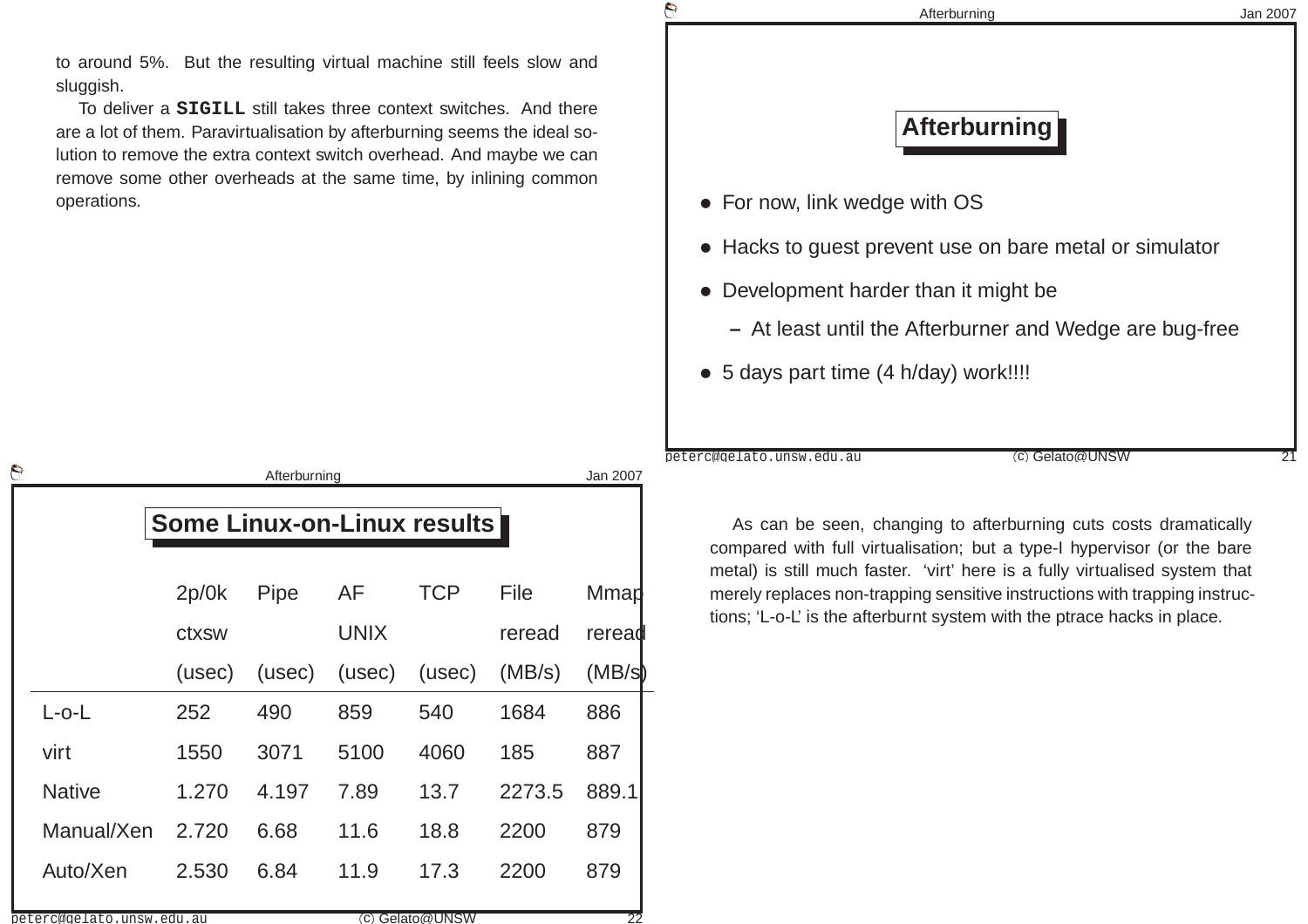|   | Afterburning                                                          | Jan 2007 |
|---|-----------------------------------------------------------------------|----------|
|   |                                                                       |          |
|   |                                                                       |          |
|   |                                                                       |          |
|   |                                                                       |          |
|   | Better than before - But still too slow!                              |          |
|   | Main overheads are system call, I/O and context switch time.          |          |
|   |                                                                       |          |
|   |                                                                       |          |
|   |                                                                       |          |
|   |                                                                       |          |
| P | (c) Gelato@UNSW<br>peterc@gelato.unsw.edu.au<br>Afterburning          | Jan 2007 |
|   |                                                                       |          |
|   |                                                                       |          |
|   | <b>More Improvements</b>                                              |          |
|   | Fast system calls                                                     |          |
|   | - 4 fewer context switches per syscall — ptracer mostly<br>unused     |          |
|   | <b>Except for clone, fork etc</b>                                     |          |
|   | - And legacy statically linked programmes                             |          |
|   | • VMM improvements                                                    |          |
|   | - Eager mapping of address spaces cuts 30% off context<br>switch time |          |

There's still room for improvement.

The obvious steps are first to get fast system calls working. A fast system call is entered by branching to the gate page, and never involves the host kernel at all. So the ptracer overhead (or more importantly the context switches involved in switching to and from the ptracer) is not incurred.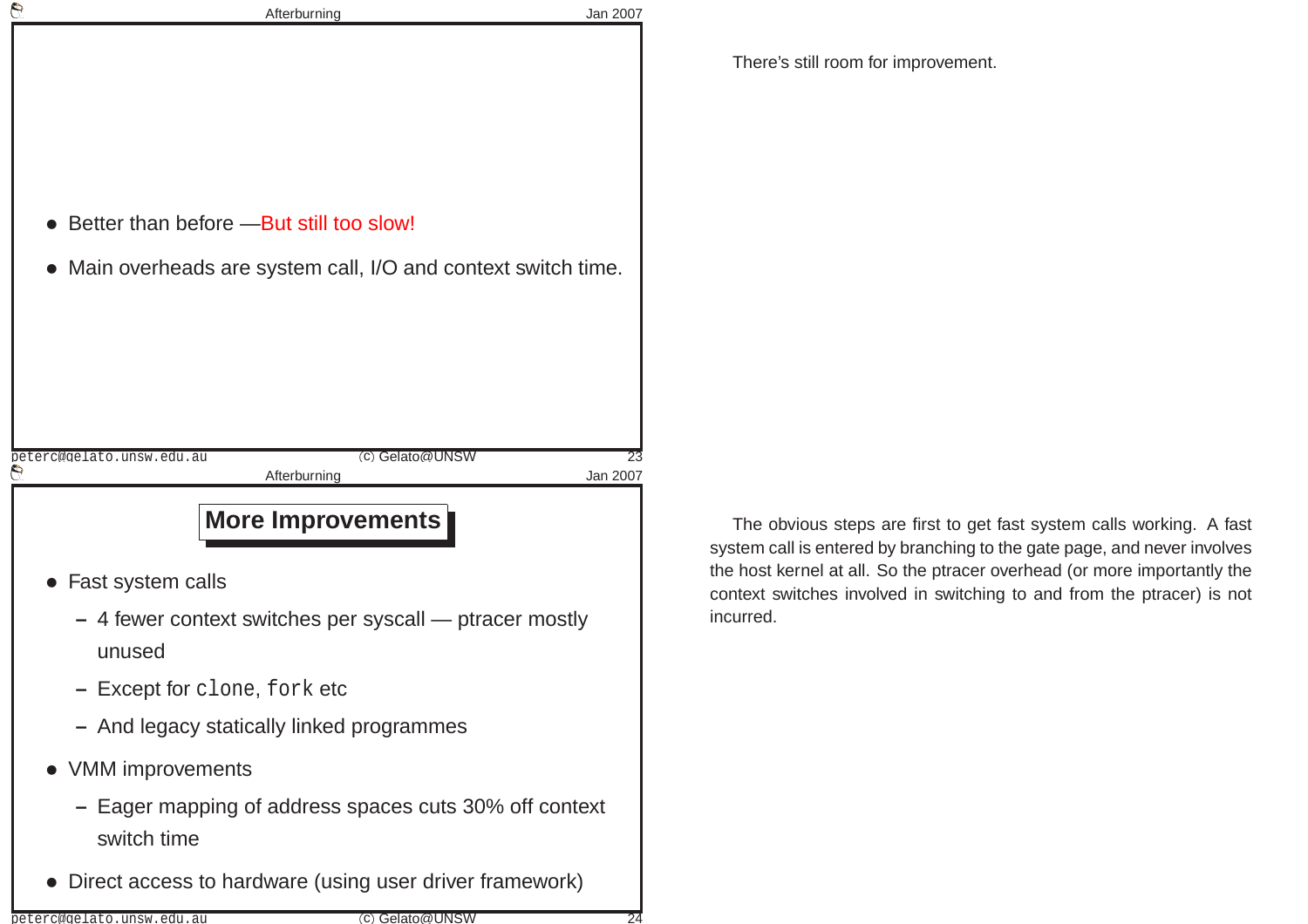

With faster system calls, context switch overhead becomes the mainproblem.

The VMM has an area of memory shared between virtual CPUs to act as its physical memory. Pageframes from the 'physical' memory are mapped into the virtual address space of the guest under control of theguest OS.

Every time the address space changes, the VMM has to unmap all the mappings for the current address space. Originally it was lazy, and waited for the guest to fault in new mappings; changing to keep <sup>a</sup> few contexts around and eagerly map them shaved 30% off the context switch time.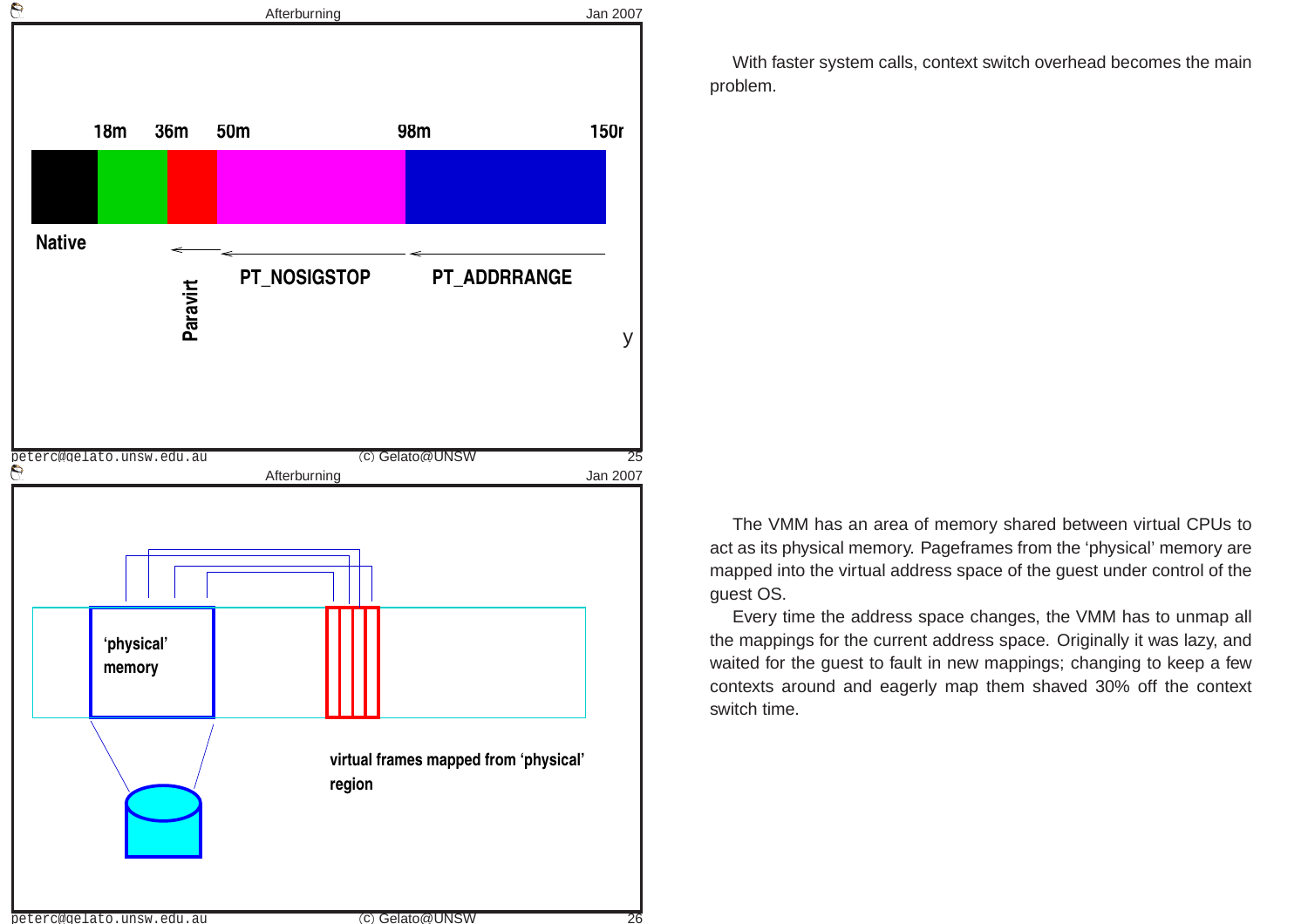

Xen allows device drivers in dom0 to access real hardware, and perform I/O on behalf of other guests on the system. Can we do the samefor <sup>a</sup> Type-II virtual machine monitor?

We have been working on deprivileged device drivers (see [\[Leslie](#page-15-5) et al., 2005] and [\[Chubb,](#page-15-6) 2004]) for some time. The framework developed here allows suitably privileged processes to set up and tear down mappingsfor DMA, and to receive interrupts.

It should be possible to integrate this into the VMM, and respond to requests by the guest kernel to do, say, **pci dma map sg()** with an appropriate call into the user level driver framework.

Myrto Zehnder did this in early '06, leading to <sup>a</sup> heavily hacked system where the user-level guest kernel could access an IDE PCI con troller as if it were on the bare metal. Unfortunately the work she didwas fairly restricted to that one device.

Remaining to do are implementing <sup>a</sup> virtual PCI bus, providing enough ACPI tables to discover it, and generalising the infrastructure to allowaccess to any device that is not already claimed by the host.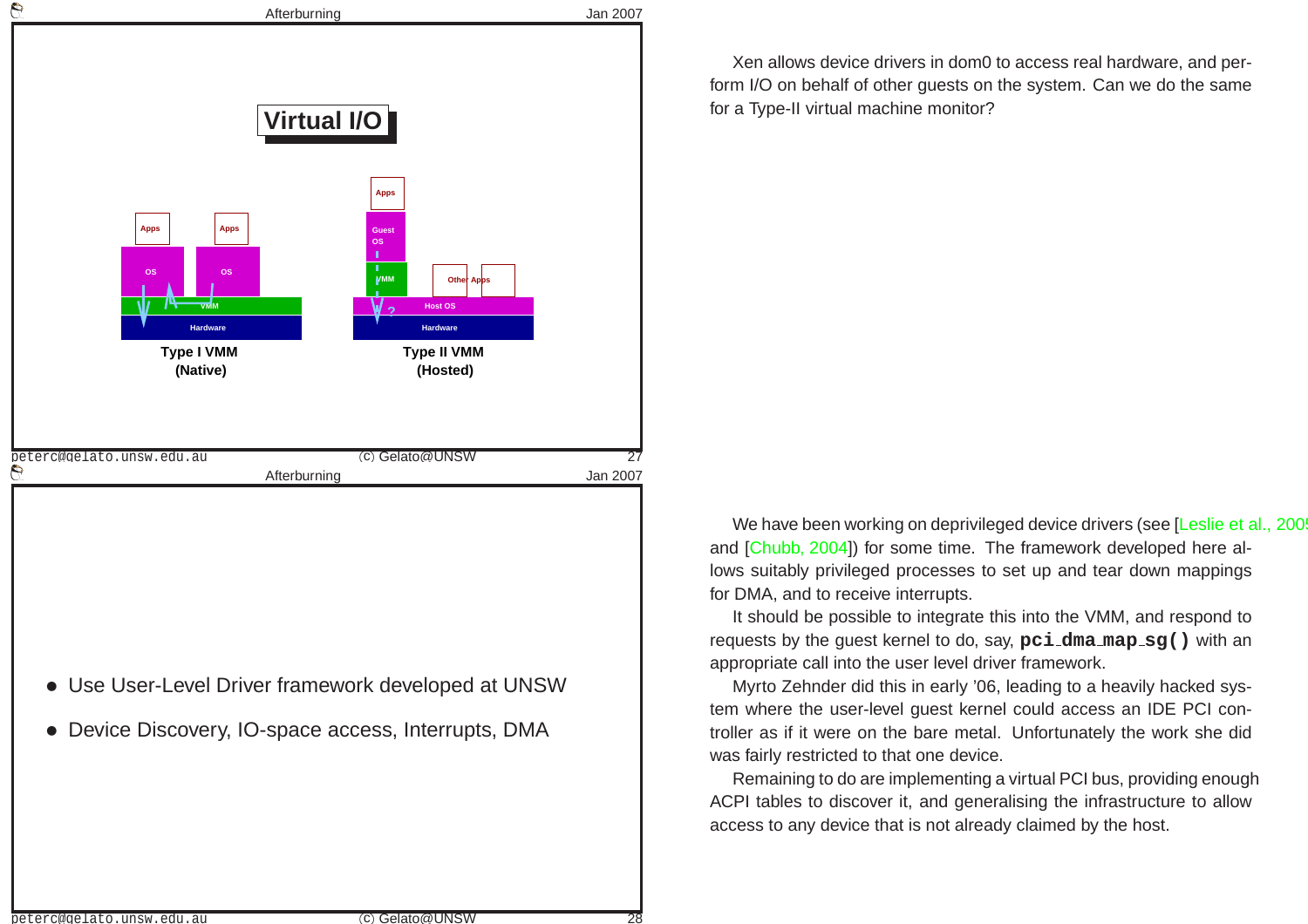<span id="page-15-2"></span><span id="page-15-1"></span>

| $\mathbb{G}$ | Afterburning                                           | Jan 2007 |
|--------------|--------------------------------------------------------|----------|
|              |                                                        |          |
|              |                                                        |          |
|              |                                                        |          |
|              | <b>Future Work</b>                                     |          |
|              | • Gate page for VMM calls                              |          |
|              | - Reduce cost of many ops currently using <b>break</b> |          |
|              | • Finish device driver work                            |          |
|              |                                                        |          |
|              |                                                        |          |
|              |                                                        |          |
|              | peterc@gelato.unsw.edu.au<br>(c) Gelato@UNSW           | 29       |

Xen and the art of virtualization. pages 164–177, Bolton Landing, NY, USA.

- [Chapman and Heiser, 2005] Chapman, M. and Heiser, G. (2005). Implementing transparent shared memory on clusters using virtual machines. pages 383–386, Anaheim, CA, USA.
- [Chubb, 2004] Chubb, P. (2004). Get more devices drivers out of the kernel! In *Ottawa Linux Symposium*, Ottawa, Canada.
- [Chubb, 2005] Chubb, P. (2005). [Para]virtualisation without pain. Gelato ICE conference, Brazil.
- [Dike, 2000] Dike, J. (2000). A user-mode port of the linux kernel. In

<span id="page-15-6"></span><span id="page-15-5"></span><span id="page-15-4"></span><span id="page-15-3"></span><span id="page-15-0"></span>The remaining pieces of work to improve usability and performance, are to remove the use of break for hypervisor calls, and use <sup>a</sup> gate page instead. I do not expect that top lead to <sup>a</sup> massive performanceenhancement, as system time in the guest is already fairly low.

Also, I'm intending to work on removing the need for <sup>a</sup> ptracer process, which will allow gdb to be used directly on the guest (as well as improving performance); and on the ability to multiplex address spaces for <sup>a</sup> single process in the host, thus speeding context switch time immensely.

#### **References**

[Barham et al., 2003] Barham, P., Dragovic, B., Fraser, K., Hand, S., Harris, T., Ho, A., Neugebauer, R., Pratt, I., and Warfield, A. (2003).

Proceedings of the 4th Annual Linux Showcase and Conference, Atlanta, Georgia, USW.

- [Goldberg, 1973] Goldberg, R. P. (1973). Architecture of virtual machines. In *AFIPS*, pages 74–112, New York.
- [Leslie et al., 2005] Leslie, B., Chubb, P., Fitzroy-Dale, N., Götz, S., Gray, C., Macpherson, L., Potts, D., Shen, Y. R., Elphinstone, K., and Heiser, G. (2005). User-level device drivers: Achieved performance. Journal of Computer Science and Technology, 20(5):654–664.
- [LeVasseur et al., 2005] LeVasseur, J., Uhlig, V., Chapman, M., Chubb, P., Leslie, B., and Heiser, G. (2005). Pre-virtualization: Slashing the cost of virtualization. Technical Report PA005520.